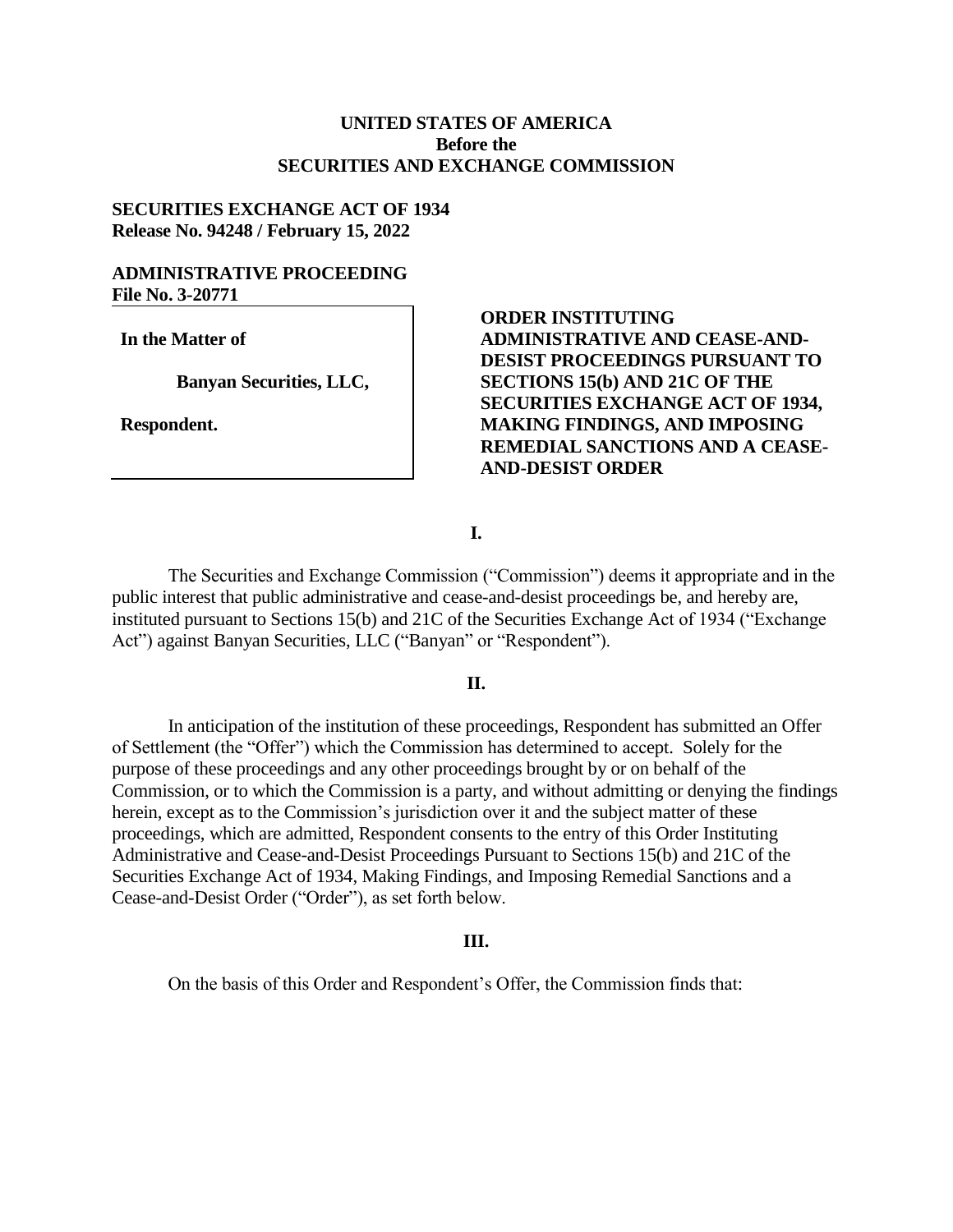## **Summary**

1. This matter involves Banyan's failure to file with the Commission and to deliver to retail investors a Form CRS that complies with the requirements of Rule 17a-14. Banyan was required to file its initial Form CRS with the Commission and to begin delivering its Form CRS to prospective and new retail investors, as applicable, by June 30, 2020. Banyan was further required to deliver its Form CRS to existing retail investor customers by July 30, 2020. The firm failed to file and deliver Form CRS by these deadlines. Although Banyan filed a Form CRS on July 27, 2020, it did not deliver the Form CRS to its customers at that time and the Form CRS failed to include certain information and language required by Rule 17a-14. Banyan did not file, deliver, and post an updated Form CRS with the additional information until December 10, 2021. As a result, Banyan violated Exchange Act Section 17(a)(1) and Rule 17a-14 thereunder.

# **Respondent**

2. Banyan is a California limited liability corporation with its principal place of business in Greenbrae, CA. Banyan is registered with the Commission as a broker-dealer pursuant to Section 15 of the Exchange Act. Banyan offers services to retail investors.

# **Facts**

3. On June 5, 2019, the Commission adopted Form CRS and rules creating new requirements—the Form CRS Filing Requirement and the Form CRS Delivery Requirement (collectively, the "Requirements")—for Commission-registered broker-dealers offering services to a retail investor. 1 *See Form CRS Relationship Summary; Amendments to Form ADV*, Release Nos. 34-86032 & IA-5247 (June 5, 2019) (effective September 10, 2019) ("*Form CRS Adopting Release*").

4. *The Form CRS Filing Requirement*. First, Rule 17a-14 under the Exchange Act requires all Commission-registered broker-dealers offering services to a retail investor ("Retail BDs") to electronically file on the Central Registration Depository ("Web CRD") operated by the Financial Industry Regulatory Authority, Inc. ("FINRA") an initial Form CRS satisfying the requirements of Rule 17a-14 no later than June 30, 2020.

5. *The Form CRS Delivery Requirement*. Second, Rule 17a-14 under the Exchange Act requires Retail BDs to deliver their current Form CRS to each retail investor. Specifically, under Rule 17a-14 under the Exchange Act, the Retail BD must deliver:

(1) to each retail investor its current Form CRS before or at the earliest of:

- a recommendation of an account type, a securities transaction, or an investment strategy involving securities;
- placing an order for the retail investor; or

 $\overline{a}$ 

<sup>&</sup>lt;sup>1</sup> For purposes of Form CRS, the term "retail investor" means "a natural person, or the legal representative of such natural person, who seeks to receive or receives services primarily for personal, family or household purposes." Rule 17a-14(e)(2) under the Exchange Act.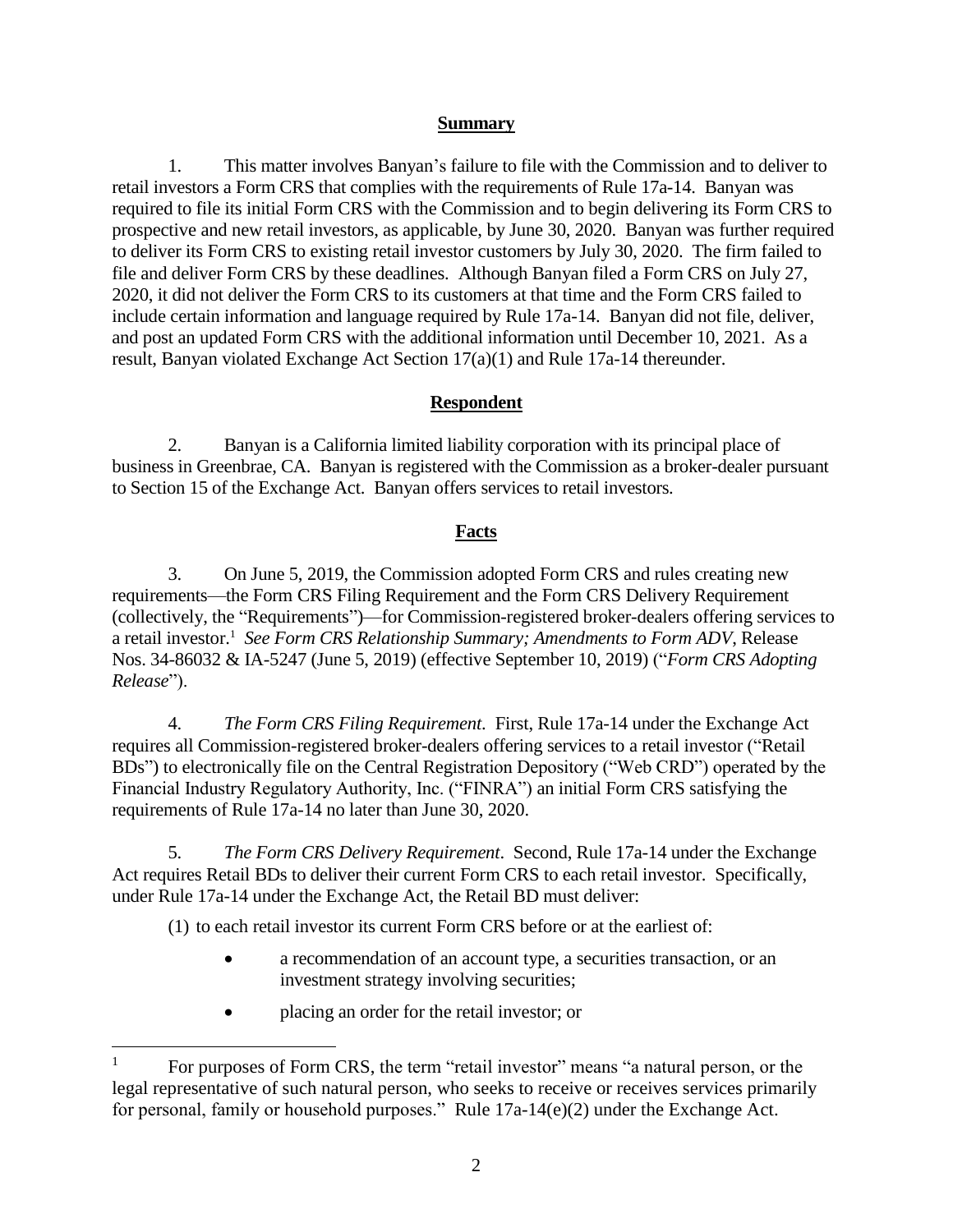the opening of a brokerage account for the retail investor.

(2) to each retail investor who is an existing customer the Retail BD's current Form CRS before or at the time the firm:

- opens a new account that is different from the retail investor customer's existing account(s);
- recommends that the retail investor customer roll over assets from a retirement account into a new or existing account or investment; or
- recommends or provides a new brokerage service or investment that does not necessarily involve the opening of a new account and would not be held in an existing account.

*See* Rule 17a-14(c)(1) & (c)(2). Rule 17a-14 also requires Retail BDs to post their current Form CRS prominently on their website, if they have one, in a location and format that is easily accessible to retail investors. The deadline for Retail BDs to begin complying with the Form CRS Delivery Requirement was June 30, 2020 for prospective and new retail investors and July 30, 2020 for the initial delivery to existing retail investor customers. *See* Rule 17a-14(f)(3); *Form CRS Adopting Release* at 239, 242, 406-407; Instructions to Form CRS, General Instruction 7.C (Sept. 2019).

6. Rule 17a-14(b)(1) requires Retail BDs to prepare their Forms CRS by following the instructions in the form. The Instructions to Form CRS identify specific information and language to be included in Form CRS. *See* Instructions to Form CRS (Sept. 2019).

7. Banyan did not file its Form CRS by June 30, 2020 and did not deliver its Form CRS to retail customers by July 30, 2020 and thus failed to comply with the Requirements by its regulatory deadlines. Banyan filed its Form CRS on July 27, 2020, but did not deliver Form CRS to its existing retail investor customers or post its Form CRS on its website. Moreover, the Form CRS filed by Banyan on July 27, 2020 failed to include certain language and information specified in the Instructions to Form CRS and required by Rule 17a-14. On or about December 10, 2021, Banyan filed an updated Form CRS with additional information and language required by Rule 17a-14, delivered the updated Form CRS to existing retail investor customers, and posted the updated Form CRS on its website.

# **Violations**

8. As a result of the conduct described above, Banyan willfully<sup>2</sup> violated Exchange Act Section 17(a)(1) and Rule 17a-14 thereunder.

 $\overline{a}$ 

<sup>&</sup>lt;sup>2</sup> "Willfully," for purposes of imposing relief under Section 15(b) of the Exchange Act "means no more than that the person charged with the duty knows what he is doing."" *Wonsover v. SEC*, 205 F.3d 408, 414 (D.C. Cir. 2000) (quoting *Hughes v. SEC*, 174 F.2d 969, 977 (D.C. Cir. 1949)). There is no requirement that the actor "also be aware that he is violating one of the Rules or Acts." *Tager v. SEC*, 344 F.2d 5, 8 (2d Cir. 1965). The decision in *The Robare Group, Ltd. v. SEC*, which construed the term "willfully" for purposes of a differently structured statutory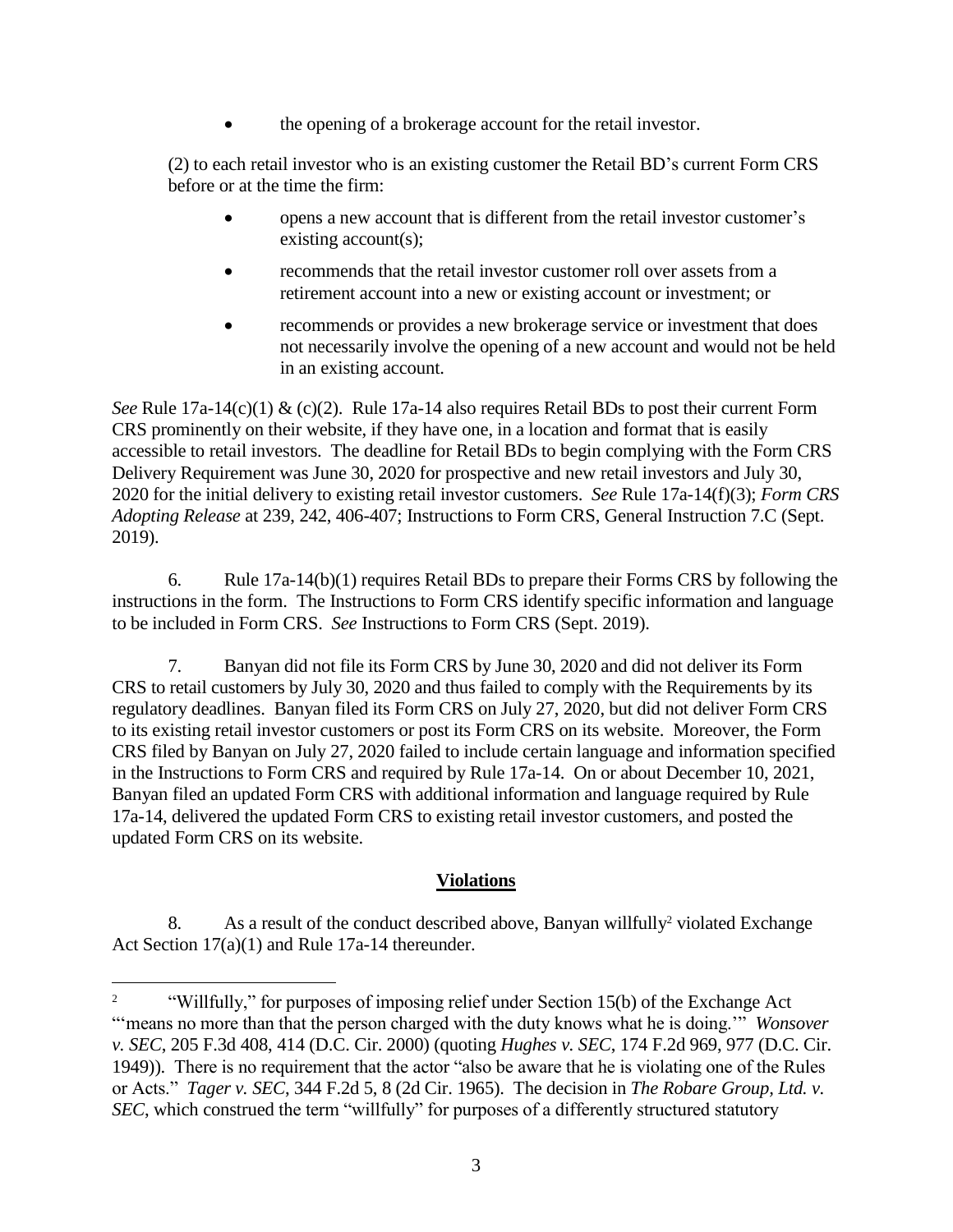In view of the foregoing, the Commission deems it appropriate and in the public interest to impose the sanctions agreed to in Respondent Banyan's Offer.

Accordingly, pursuant to Sections 15(b) and 21C of the Exchange Act, it is hereby ORDERED that:

A. Respondent cease and desist from committing or causing any violations and any future violations of Exchange Act Section 17(a)(1) and Rule 17a-14 thereunder.

B. Respondent is censured.

C. Respondent shall pay a civil money penalty in the amount of \$25,000 to the Securities and Exchange Commission for transfer to the general fund of the United States Treasury, subject to Securities Exchange Act of 1934 Section 21F(g)(3). Payment shall be made in the following installments: \$10,000 to be paid within 10 days of the entry of the Order; \$5,000 to be paid within 120 days of the entry of the Order; \$5,000 to be paid within 240 days of the entry of the Order; and \$5,000 to be paid within 350 days of entry of the Order. Payments shall be applied first to post-Order interest, which accrues pursuant to 31 U.S.C. § 3717. Prior to making the final payment set forth herein, Respondent shall contact the staff of the Commission for the amount due. If Respondent fails to make any payment by the date agreed and/or in the amount agreed according to the schedule set forth above, all outstanding payments under the Order, including post-order interest, minus any payments made, shall become due and payable immediately at the discretion of the staff of the Commission and without further application to the Commission.

Payment must be made in one of the following ways:

 $\overline{a}$ 

- (1) Respondent may transmit payment electronically to the Commission, which will provide detailed ACH transfer/Fedwire instructions upon request;
- (2) Respondent may make direct payment from a bank account via Pay.gov through the SEC website at [http://www.sec.gov/about/offices/ofm.htm;](http://www.sec.gov/about/offices/ofm.htm) or
- (3) Respondent may pay by certified check, bank cashier's check, or United States postal money order, made payable to the Securities and Exchange Commission and hand-delivered or mailed to:

provision, does not alter that standard. 922 F.3d 468, 478-79 (D.C. Cir. 2019) (setting forth the showing required to establish that a person has "willfully omit[ted]" material information from a required disclosure in violation of Section 207 of the Advisers Act).